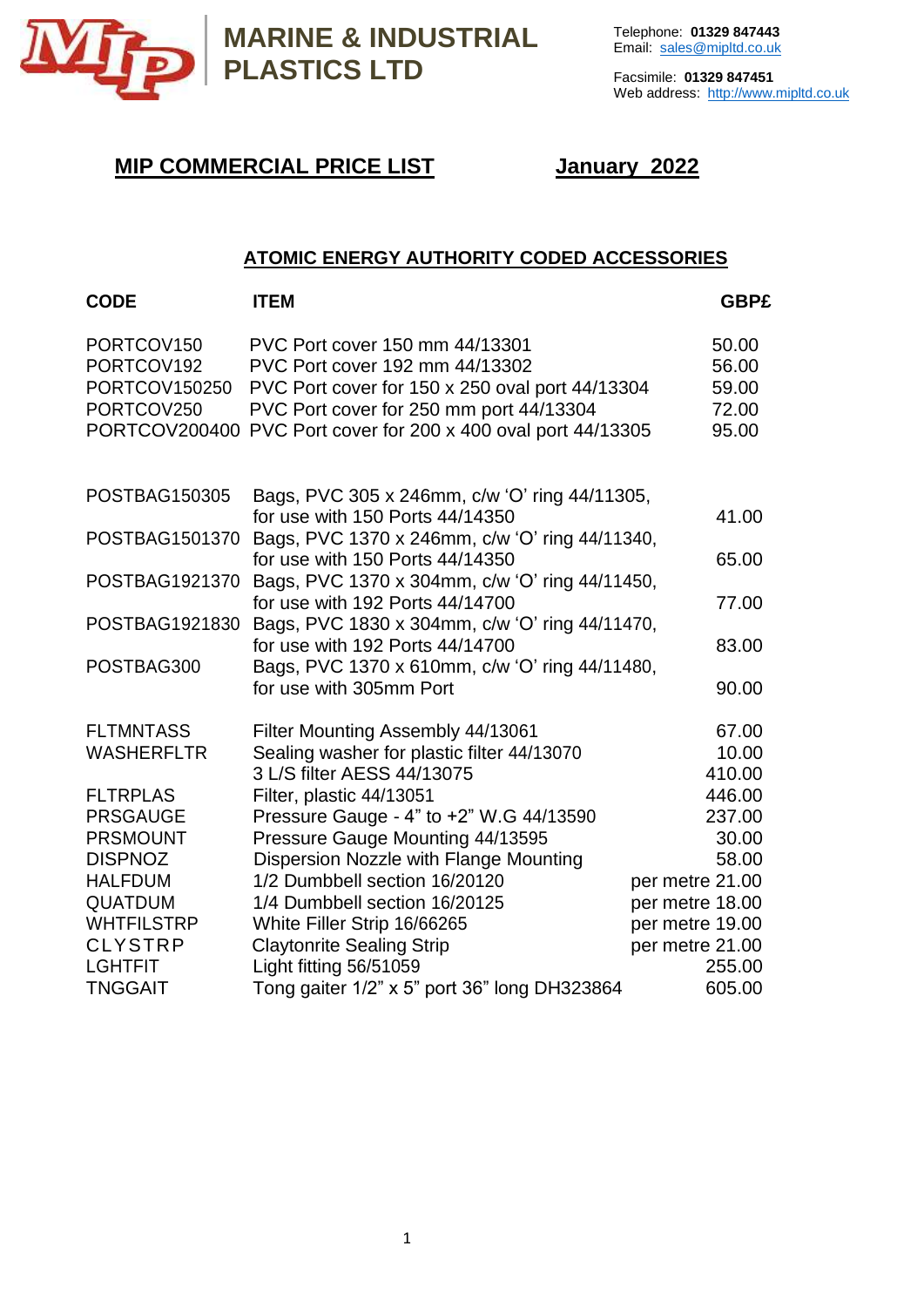

# **MARINE & INDUSTRIAL PLASTICS LTD**

Telephone: **01329 847443** Email: [sales@mipltd.co.uk](mailto:sales@mipltd.co.uk)

Facsimile: **01329 847451** Web address: [http://www.mipltd.co.uk](http://www.mipltd.co.uk/)

#### **GLOVES GBP£ PER PAIR**

| GL150LATSZ10M    | Latex for 150mm Port 44/23025/6/10M                      | 110.00 |
|------------------|----------------------------------------------------------|--------|
| GL192LATSZ10M    | Latex for 192 & 150 x 250mm oval port 44/23025/8/10M     | 120.00 |
| GL250LATSZ10M    | Latex for 250mm port 44/23025/10/10M                     | 180.00 |
| GL200400LATSZ10M | Latex for 300 & 200 x 400mm oval port 44/23025/14/10M    | 200.00 |
| GL150NEOSZ10M    | Neoprene for 150mm port 44/23225/6/10M                   | 110.00 |
| GL150NEOSZ10L    | As above, lightweight 44/23225/6/10L                     | 185.00 |
| GL150NEOSZ10H    | As above, heavyweight 44/23225/6/10H                     | 195.00 |
| GL178NEOSZ10M    | Neoprene for 178mm Port 44/23225/7/10M                   | 135.00 |
| GL192NEOSZ10M    | Neoprene for 192 & 150 x 250mm oval port 44/23225/8/10/M | 120.00 |
| GL192NEOSZ10L    | As above, lightweight 44/23225/8/10L                     | 200.00 |
| GL192NEOSZ10H    | As above, heavyweight 44/23225/8/10H                     | 215.00 |
| GL250NEOSZ10M    | Neoprene for 250mm Port 44/23225/10/10M                  | 200.00 |
| GL200400NEOSZ10M | Neoprene for 300 & 200 x 400mm Oval Port 44/23225/14/10M | 220.00 |
| GL150BUTSZ10M    | Butyl for 150mm Port 44/23305/6/10M                      | 350.00 |
| GL192BUTSZ10M    | Butyl for 192 & 150 x 250mm oval port 44/23305/8/10M     | 360.00 |
| GL250BUTSZ10M    | Butyl for 250mm Port 44/23305/10/10M                     | 360.00 |
| GL300BUTSZ10M    | Butyl for 300mm port 44/23305/12/10M                     | 410.00 |
| GL200400BUTSZ10M | Butyl for 200 x 400mm Oval Port 44/23305/14/10M          | 650.00 |
| GL150CSMSZ10M    | CSM (Hypalon) for 150mm Port 44/23350/6/10M              | 295.00 |
| GL192CSMSZ10M    | CSM for 192mm Port 44/23350/8/10M                        | 310.00 |
| GL250CSMSZ10M    | CSM for 250 & 150 x 250mm oval port 44/23350/10/10M      | 385.00 |
| GL300CSMSZ10M    | CSM for 300mm port 44/23350/12/10M                       | 420.00 |
| GL200400CSMSZ10M | CSM for 200 x 400mm Oval port 44/23350/14/10M            | 600.00 |
| GL150EPDMSZ9.5M  | EPDM for 150mm Port                                      | 420.00 |
| GL192EPDMSZ9.5M  | EPDM for 192mm Port                                      | 450.00 |
| GL192NITSZ9M     | Honeywell Nitri-Box Nitrile for 192mm Port 8LA1832A      | 295.00 |

ALL GLOVES ARE PER PAIR, MEDIUM WEIGHT, STANDARD SIZE 10, UNLESS OTHERWISE STATED. SIZES 7 ,8 & 9, LIGHTWEIGHT AND HEAVYWEIGHT AVAILABLE ON REQUEST.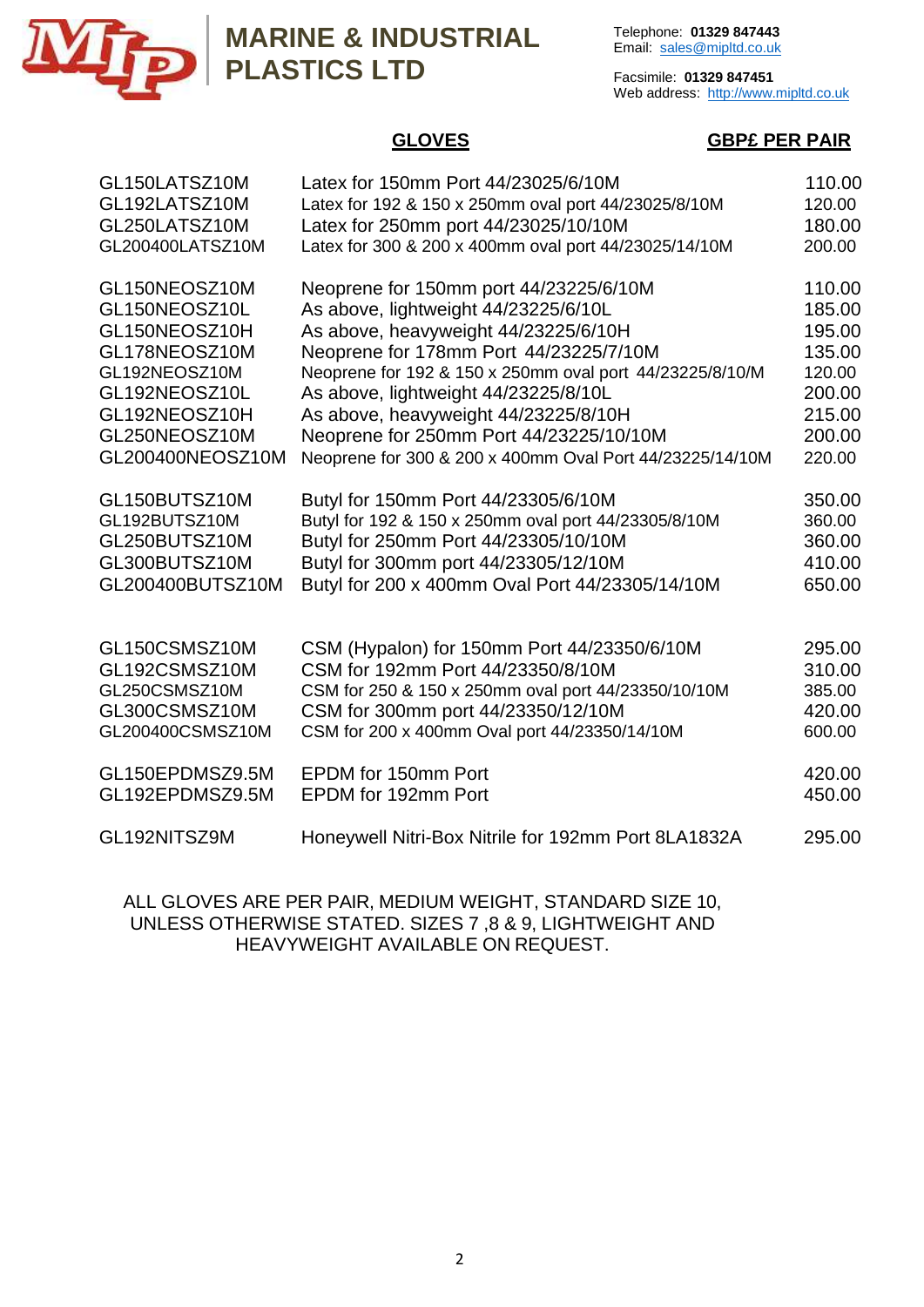

# **MARINE & INDUSTRIAL PLASTICS LTD** Facsimile: 01329

Facsimile: **01329 847451** Web address: [http://www.mipltd.co.uk](http://www.mipltd.co.uk/)

## **150 MM CIRCULAR GLOVE PORTS**

| <b>PORT150</b>                   | Glove Port 150mm 44/14350                                                          | 43.00            |
|----------------------------------|------------------------------------------------------------------------------------|------------------|
| <b>GASK150</b>                   | Gasket 150mm (two per port) 44/14375                                               | 13.00            |
| <b>ISR150</b>                    | Inner Securing Ring 150mm 44/14400                                                 | 80.00            |
| <b>BUNG150</b>                   | Bung Assembly 150mm 44/14425                                                       | 158.00           |
| BNGORNG150                       | 'O' Ring 150mm (spare for bung) 44/14427                                           | 20.00            |
| <b>ORNG150</b>                   | Securing 'O' Ring 23/50437                                                         | 11.00            |
| PORT150EXT73<br>PORT150EXT97     | Extended 150mm port to 73mm 44/14350/73<br>Extended 150mm port to 97mm 44/14350/97 | 160.00<br>195.00 |
| PVCTAPSLV150                     | PVC tapered sleeve 150mm to 100mm x 500mm long                                     | 42.00            |
| SCRM6X30SS<br><b>LCKTAB</b>      | Fixing Screws, stainless steel<br>Locking tabs for inner securing ring             | 0.25<br>1.25     |
| <b>CUFFRNG</b><br><b>CUFORNG</b> | Cuff ring<br>Cuff O Ring                                                           | 12.00<br>7.00    |
| <b>IRIS150</b>                   | Iris to fit 150mm (PVC or Neoprene)                                                | 39.00            |

## **192 MM CIRCULAR GLOVE PORTS**

| PORT <sub>192</sub> | Glove port 192mm 44/14700                    | 48.00  |
|---------------------|----------------------------------------------|--------|
| GASK192             | Gasket 192mm 44/14725                        | 20.00  |
| <b>ISR192</b>       | Inner Securing Ring 192 mm 44/14750          | 87.00  |
| <b>BUNG192</b>      | Bung Assembly 192mm 44/14775                 | 181.00 |
| BNGORNG192          | 'O' Ring 192mm (spare for bung) 44/14777     | 25.00  |
| ORNG192             | Securing 'O' Ring 23/50443                   | 17.00  |
| PVCTAPSLV192        | PVC tapered sleeve 192 to 100mm x 500mm long | 46.00  |
| <b>IRIS192</b>      | Iris to fit 192mm (PVC or Neoprene)          | 44.00  |

#### **150 MM X 250 MM OVAL GLOVE PORTS**

#### **Internal Port – Can be fitted to a screen up to 12mm thick**

| <b>OVLPRT150250</b>              | 150 x 250mm Oval Glove Port            | 265.00 |  |
|----------------------------------|----------------------------------------|--------|--|
| <b>OVLPRS150250</b>              | 150 x 250mm Pressure Ring              | 45.00  |  |
| GASK150250                       | 150 x 250mm Gasket                     | 21.00  |  |
| SCRWM5X20                        | Fixing screw M5 x 20 s/s (12 per port) | 0.20   |  |
| ORNGOVL150250 Retaining 'O' Ring |                                        | 18.00  |  |

#### **External Port – Can be fitted to a screen greater than 12mm thick**

|              | OVLPRT150250EX 150 x 250mm Oval port external | 255.00 |
|--------------|-----------------------------------------------|--------|
| ISR150250    | 150 x 250mm Oval inner ring                   | 147.00 |
| GASK150250EX | 150 x 250mm Oval gasket external              | 22.00  |
| TAPSLVOV100  | Tapered sleeve oval to 100mm cuff             | 44.00  |
|              |                                               |        |